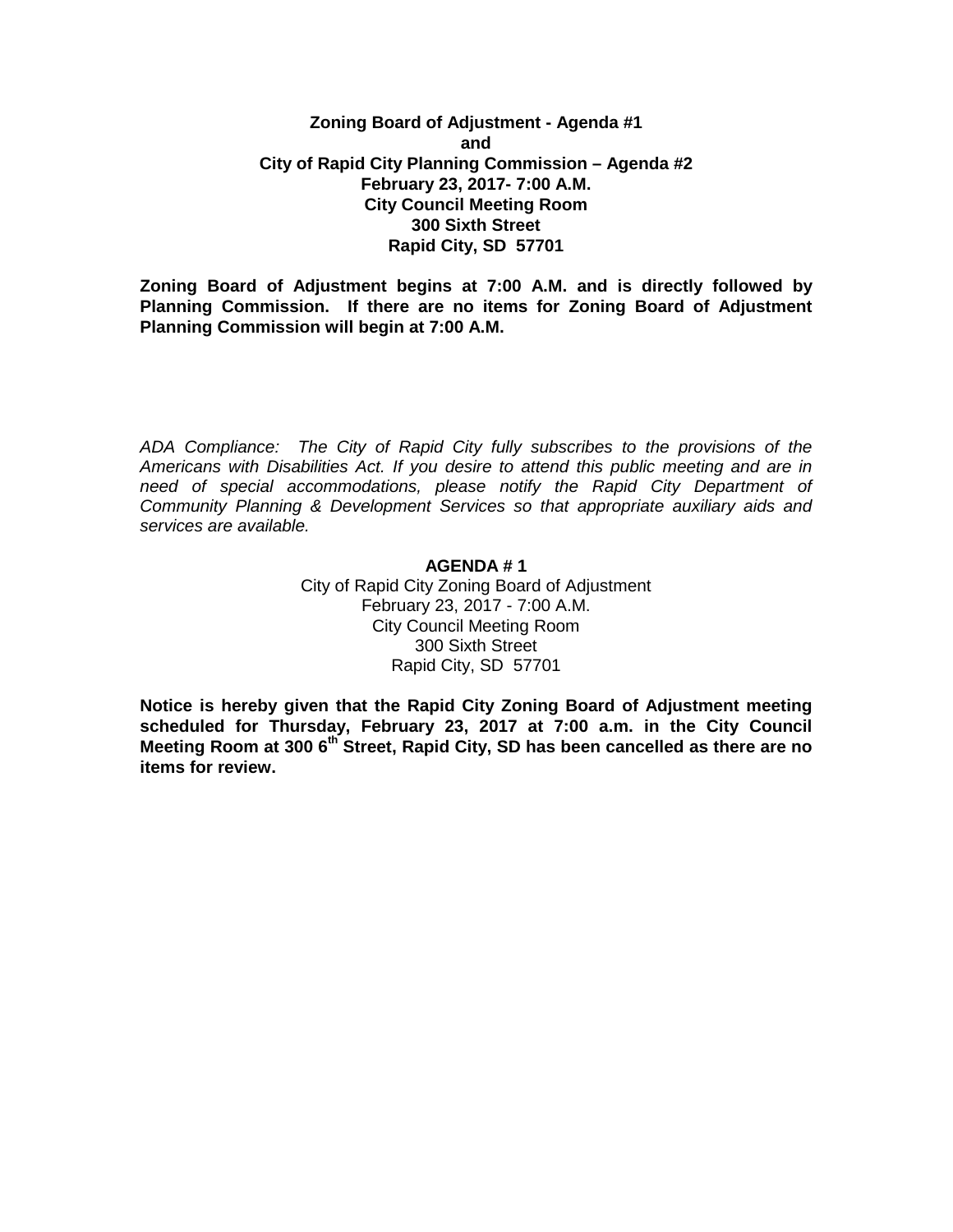*ADA Compliance: The City of Rapid City fully subscribes to the provisions of the Americans with Disabilities Act. If you desire to attend this public meeting and are in need of special accommodations, please notify the Rapid City Department of Community Planning & Development Services so that appropriate auxiliary aids and services are available.*

#### **AGENDA #2**

City of Rapid City Planning Commission February 23, 2017 - 7:00 A.M. City Council Meeting Room 300 Sixth Street Rapid City, SD 57701

SOME OF THE ITEMS ON THIS AGENDA ARE SUBJECT TO A PUBLIC HEARING *OR CONSIDERATION BY THE RAPID CITY COUNCIL FOR FINAL ACTION. PLEASE CONTACT THE COMMUNITY PLANNING & DEVELOPMENT SERVICES STAFF FOR INFORMATION REGARDING THE DATE ANY PARTICULAR ITEM MAY BE CONSIDERED BY THE CITY COUNCIL.*

### **Consent Calendar**

**The following items have been placed on the Consent Calendar for action to be taken on all items in accordance with staff's recommendation by a single vote. Any item may be removed from the Consent Calendar by any Planning Commissioner, staff member, or audience member, for separate consideration:**

# **---CONSENT CALENDAR---**

- 1. Approval of the February 9, 2017 Planning Commission Meeting Minutes.
- 2. No. 16CA006 Amendment to the Comprehensive Plan by adopting the **Experience Rapid City Cultural Plan - Final** A request by City of Rapid City to consider an application for an **Amendment to the Comprehensive Plan by adopting the Experience Rapid City Cultural Plan - Final**.
- 3. No. 17PL003 Freeland Ranch A request by KTM Design Solutions for Hagg Brothers, LLC to consider an application for a **Preliminary Subdivision Plan** for proposed Lots 1 and 2 of Block 1, Lots 1 and Drainage Lot of Block 2 of Freeland Ranch, legally described as that portion of the SW1/4, less Freeland Subdivision, less Prairie Hills Subdivision and less 1 acre tract in the SE1/4 of the SW1/4 of Section 19, T2N, R8E; the unplatted portion of the NW1/4, less Lot H4 and less Lot H5 of Section 30, T2N, R8E, all located in T2N, R8E, BHM, Rapid City, Pennington County, South Dakota, more generally described as being located north of Seger Drive.
- 4. No. 17VR001 Robbinsdale Addition No. 7 A request by Renner Associates, LLC for Presbyterian Retirement Village of Rapid City, Inc. to consider an application for a **Vacation of Right of Way** for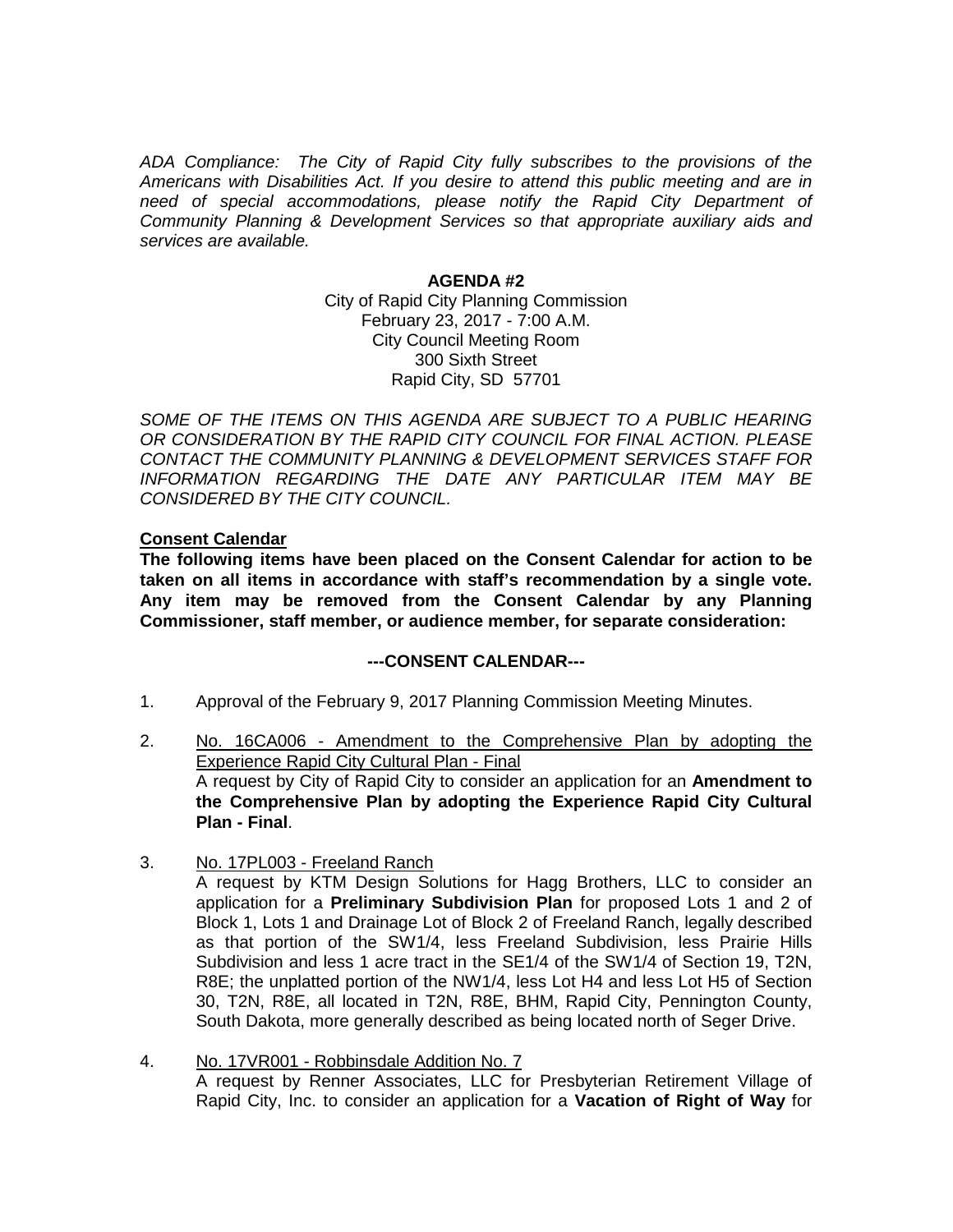property generally described as being located at 225 Texas Street.

\*5. No. 17PD002 - PLM Subdivision

A request by Fisk Land Surveying and Consulting Engineer, Inc for PLM Development LLC to consider an application for a **Revocation of a Planned Development** for property generally described as being located northeast of Stumer Road and Enchanted Pines Road.

*The Rapid City Planning Commission's action on this item is final unless any party appeals that decision to the Rapid City Council. All appeals must be submitted in writing to the Department of Community Planning & Development Services by close of business on the seventh full calendar day following action by the Planning Commission.*

# \*6. No. 17UR002 - Dunham Estates

A request by Joel Brink to consider an application for a **Conditional Use Permit to allow an oversized garage** for property generally described as being located west of the Twin Peak Lane and Severson Street intersection.

*The Rapid City Planning Commission's action on this item is final unless any party appeals that decision to the Rapid City Council. All appeals must be submitted in writing to the Department of Community Planning & Development Services by close of business on the seventh full calendar day following action by the Planning Commission.*

7. No. 17RZ001 - Elks Country Estates

A request by Sperlich Consulting, Inc for ZO Incorporated to consider an application for a **Rezoning from General Agricultural District to Low Density Residential District II** for property described as being located northeast of Jolly Lane and Ping Drive intersection.

8. No. 17RZ002 - Elks Country Estates

A request by Sperlich Consulting, Inc for Benevolent and Protective Order of Elks to consider an application for a **Rezoning from Low Density Residential District II to General Agricultural District** for property generally described as being located northeast of Jolly Land and Ping Drive intersection.

- 9. No. 17RZ004 Johnson Ranch Subdivision A request by KTM Design Solutions Inc for BH Capital, LLC to consider an application for a **Rezoning from No Use District to Low Density Residential District I** for property generally described as being located southeast of E. St. Patrick Street and South Valley Drive intersection.
- 10. No. 17RZ005 Johnson Ranch Subdivision

A request by KTM Design Solutions Inc for BH Capital, LLC to consider an application for a **Rezoning from No Use District to Medium Density Residential District I** for property generally described as being located southeast of E. St. Patrick Street and South Valley Drive intersection.

11. No. 17RZ006 - Johnson Ranch Subdivision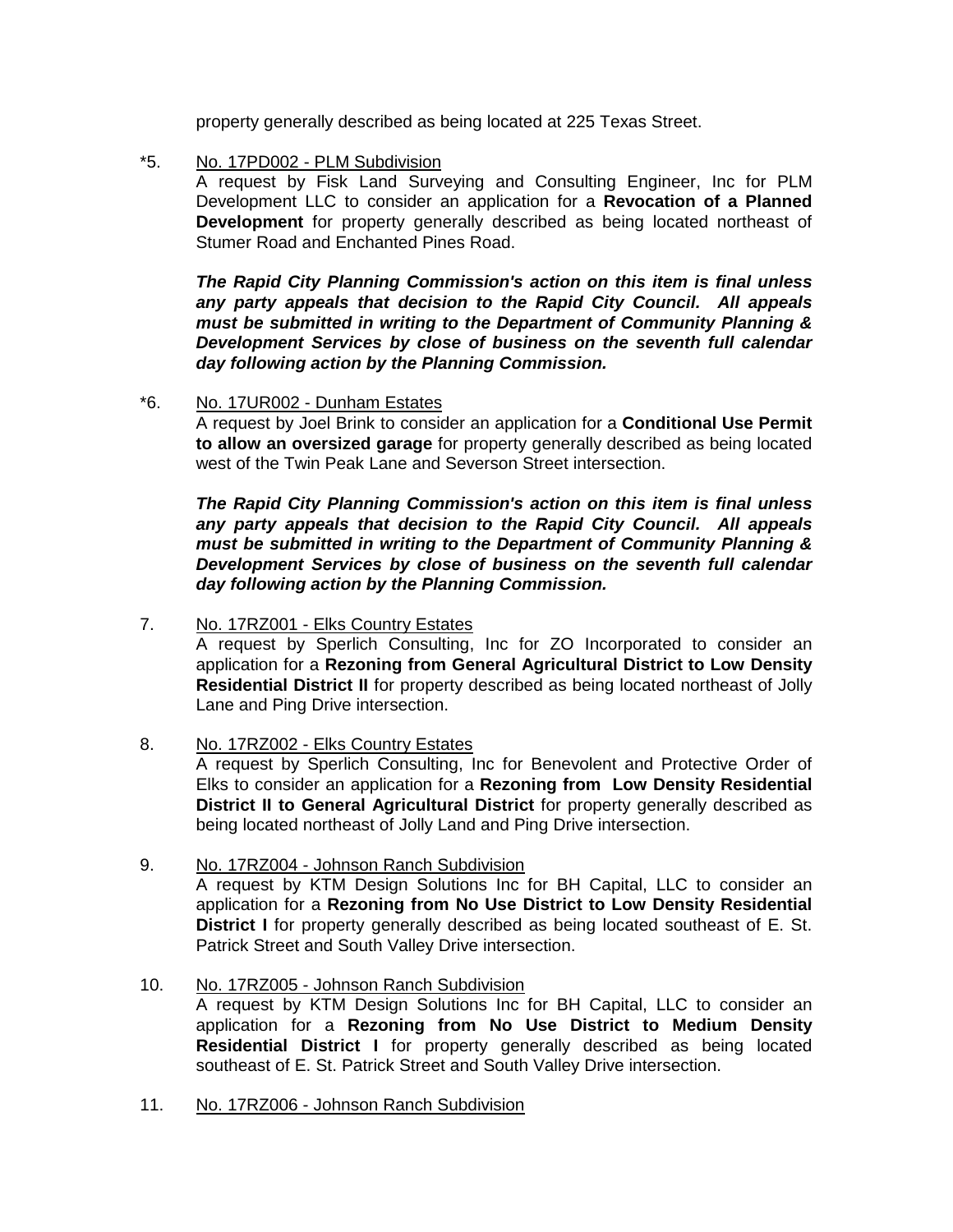A request by KTM Design Solutions Inc for BH Capital, LLC to consider an application for a **Rezoning from No Use District to General Commercial District** for property generally described as being located southeast of E. St. Patrick Street and South Valley Drive intersection.

12. No. 17RZ007 - Johnson Ranch Subdivision A request by KTM Design Solutions Inc for BH Capital, LLC to consider an application for a **Rezoning from No Use District to General Commercial District** for property generally described as being located southeast of E. St. Patrick Street and South Valley Drive intersection.

### 13. No. 17RZ008 - Johnson Ranch Subdivision

A request by KTM Design Solutions Inc for BH Capital, LLC to consider an application for a **Rezoning from General Agricultural District to Medium Density Residential District I** for property generally described as being located southeast of E. St. Patrick Street and South Valley Drive intersection.

### 14. No. 17RZ009 - Johnson Ranch Subdivision

A request by KTM Design Solutions Inc for BH Capital, LLC to consider an application for a **Rezoning from General Agricultural District to General Commercial District** for property generally described as being located southeast of E. St. Patrick Street and South Valley Drive intersection.

15. 17TP004 - Approve the Rapid City Year End 2016 Population Estimate

**---END OF CONSENT CALENDAR---**